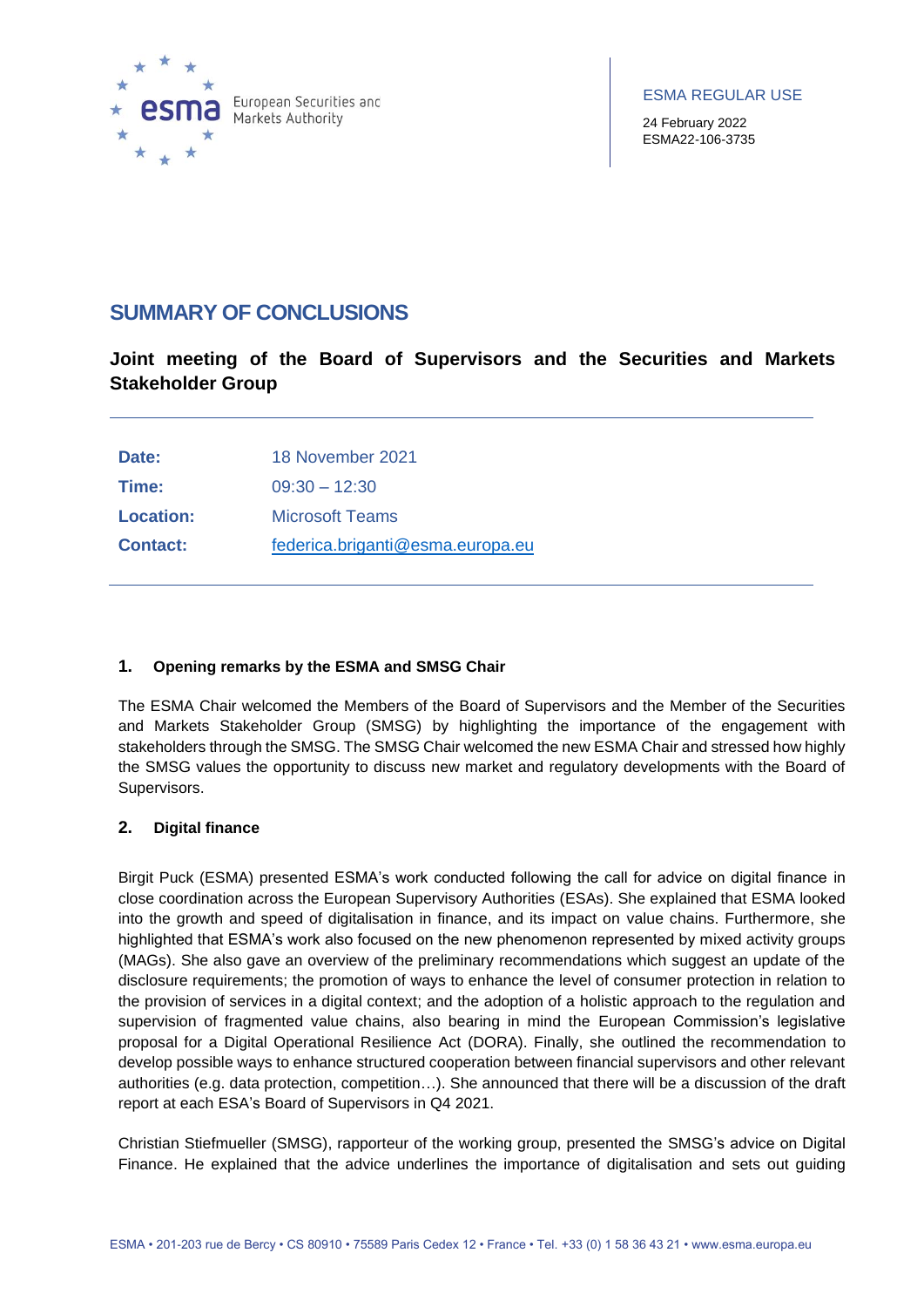

principles that should inform the process of digitalisation, including regulatory consistency and legal certainty to prevent market fragmentation. According to the advice, it is important to maintain both a 'level playing field' among providers of services and develop safeguards against competitive imbalances. Furthermore, it is important to maintain high standards of protection for users, generally, and their data, in particular. In relation to data centric business models and fragmentation of value chains, the SMSG highlighted the systemic risk aspect. The advice suggests a joint ESAs coordinating team responsible for DORA to overcome the complex allocation of supervisory responsibilities. The SMSG highlighted the potential of digital tools to address fragmentation in a positive way. The SMSG also advised on platforms and bundling of services, by highlighting the emergence of digital platforms in retail financial services. On mixed-activities groups, the SMSG reiterated that it is necessary to have a systematic approach as well as differentiations amongst different services and more clarity on what is the regulatory scope.

The ESMA Chair thanked the SMSG for the presentation, highlighting that consumer protection risks are an important area of focus for ESMA.

## **3. Retail investor protection**

Rodrigo Buenaventura (ESMA) presented the call for evidence launched by the European Commission by highlighting that ESMA's advice will assist the Commission in the preparation of legislative proposals implementing aspects of the upcoming retail investment strategy and is due by 30 April 2022. The advice will include among others:

- 1) Disclosure: identification of significant overlaps, gaps, redundancies and inconsistencies across investor protection legislation, in particular to avoid information overload and overly complex information, while ensuring investor protection;
- 2) Digital disclosure: including assessment of how regulatory disclosures and communications can work best for consumers in the digital age:
- 3) Digital channels and tools: an assessment of both risks and opportunities with respect to retail investing stemming from both the increasing availability of digital tools and the increasing levels of direct investor participation.

Beyond its call for evidence, which was opened for consultation, ESMA plans to develop the technical advice in close co-operation with national competent authorities, who have direct supervisory experience on these topics, and the SMSG.

Tilman Lueder (European Commission) highlighted that the main issue is the direction the EU legislator wants to take on retail investor protection and whether the approach should be client centric or product centric. While recognizing that digital is the future, the European Commission is exploring ways to assess tools to establish investor profiles (for instance a passport) and to consider what an online client-centric approach could look like.

Guillaume Prache (SMSG) presented the Better Finance study on inducements. In particular, the requirement for Member States (i) to ensure that commissions do not impair the duty to act in accordance with the best interest of clients and (ii) to require management companies to act in such a way as to prevent undue costs being charged to UCITS funds and their unitholders. These requirements were in his opinion not sufficiently enforced.

Henning Bergmann (SMSG) gave a presentation on the SMSG's work on the call for evidence. The SMSG set up a Working Group to provide feedback to ESMA in the context of its call for evidence on retail investor protection. The working group suggested multiple improvements of the existing disclosure regime through